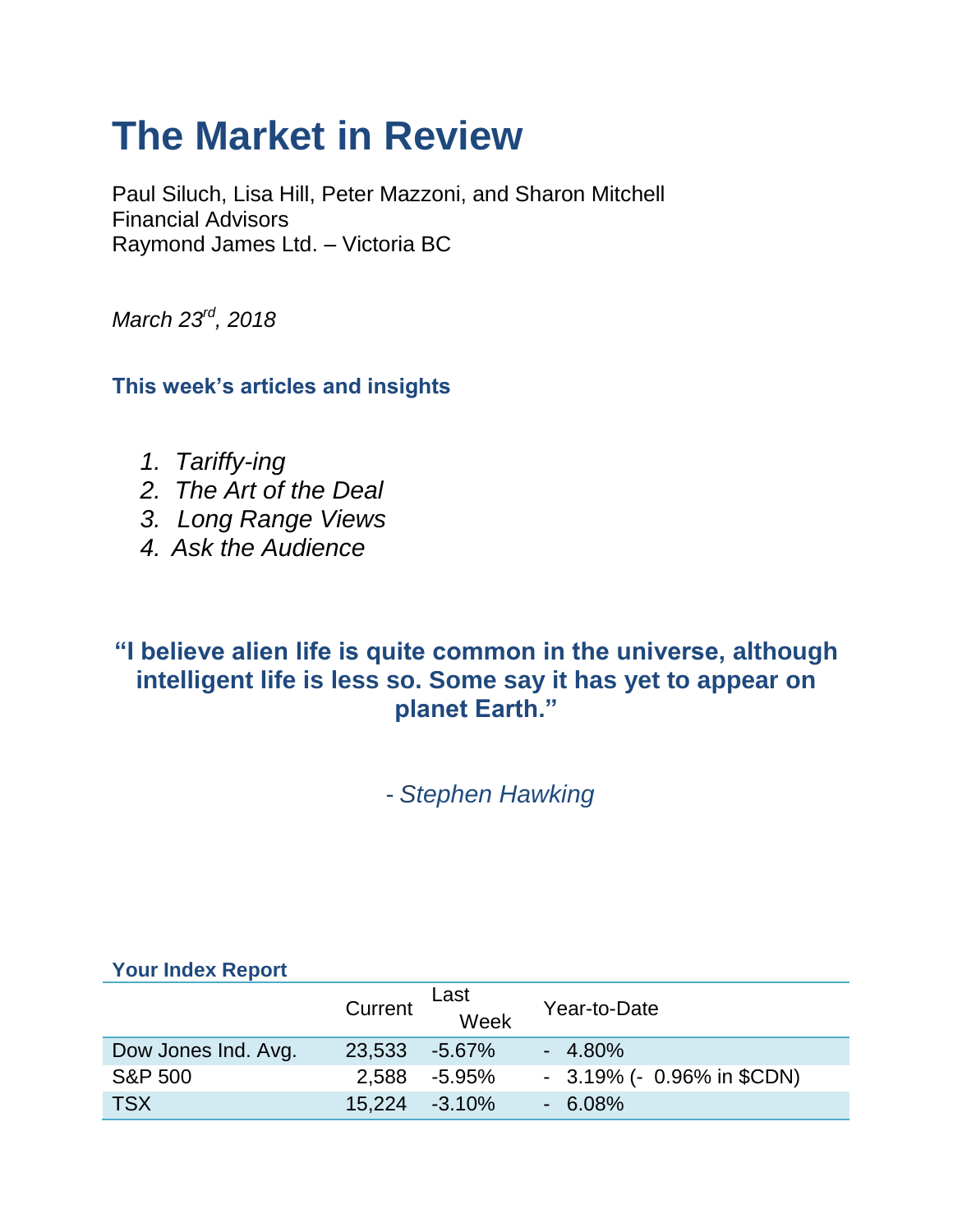### **Tariffy-ing**

 "Sometimes you're the windshield Sometimes you're the bug."

- *from "The Bug" by Dire Straits*

A tough week where little worked. Even technology shares were battered this week. Energy stocks finally rose a little, suggesting their long rout may be close to ending. Lots of nervousness around.

Markets don't always go straight up or straight down. Many times, they go sideways in a churning fashion and end up months later exactly where they started.

This is where we are today. We have good earnings and strong economies pushing stocks up, but expensive valuations and angry politics pulling us down.

In fact, after long uptrends, we will often consolidate for many months, as we did in 2010 through 2013 and 2014 to 2016: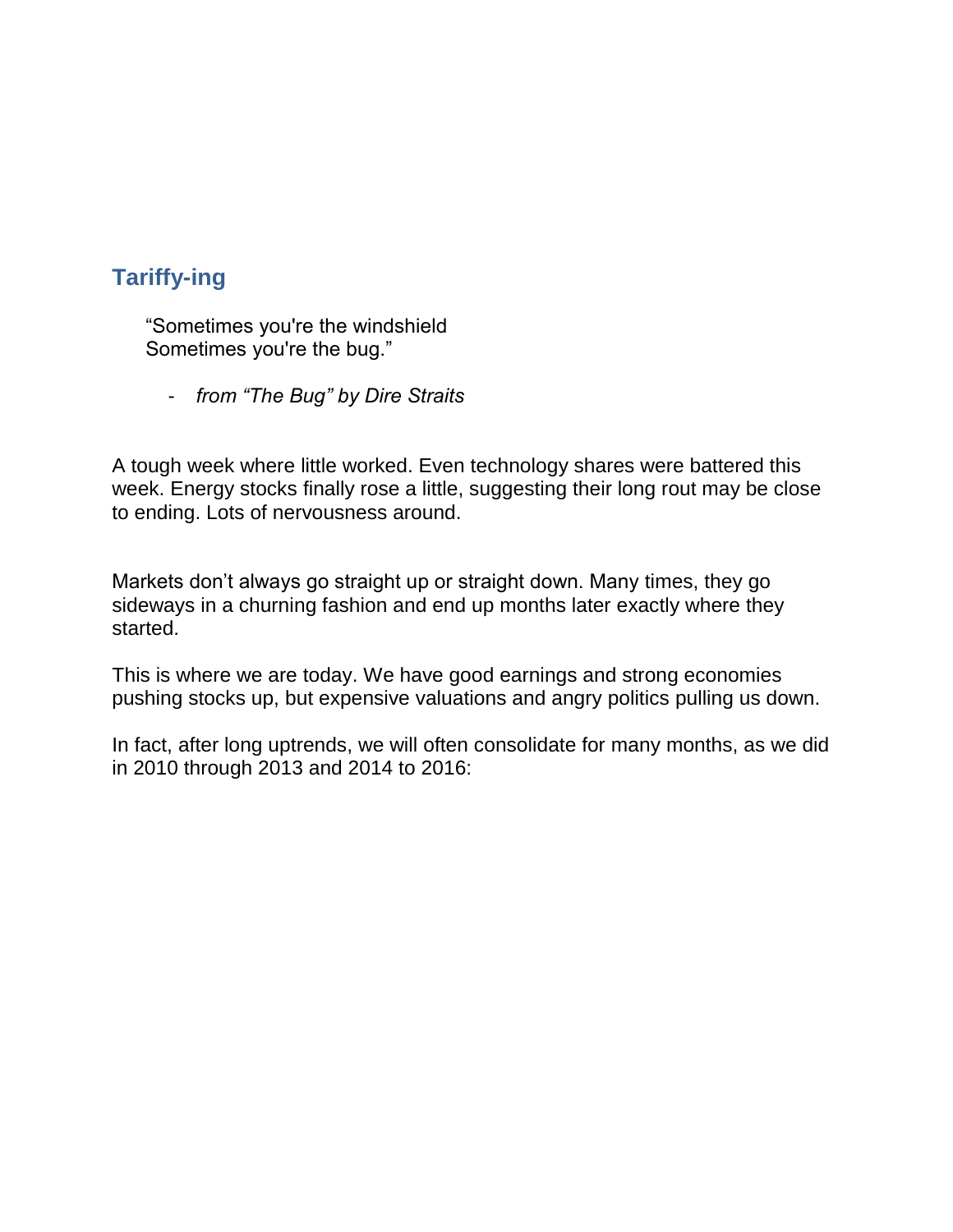

On the positive side, economic strength is broadly-based. Of the 47 largest countries, 44 have positive trailing and forward earnings growth. 75% of all companies have revised their earnings higher than expected (source: Ned Davis Research). This is normally a leading statistic for higher future stock prices.

Small business owners in the US are as optimistic as they have been in over a decade:





© Copyright 2018 Ned Davis Research, Inc. Further distribution prohibited without prior permission. All Rights Reserved.

See NDR Disclaimer a[t www.ndr.com/copyright.html.](https://www.ndr.com/copyright.html) For data vendor disclaimers refer to [www.ndr.com/vendorinfo/](https://www.ndr.com/vendorinfo/)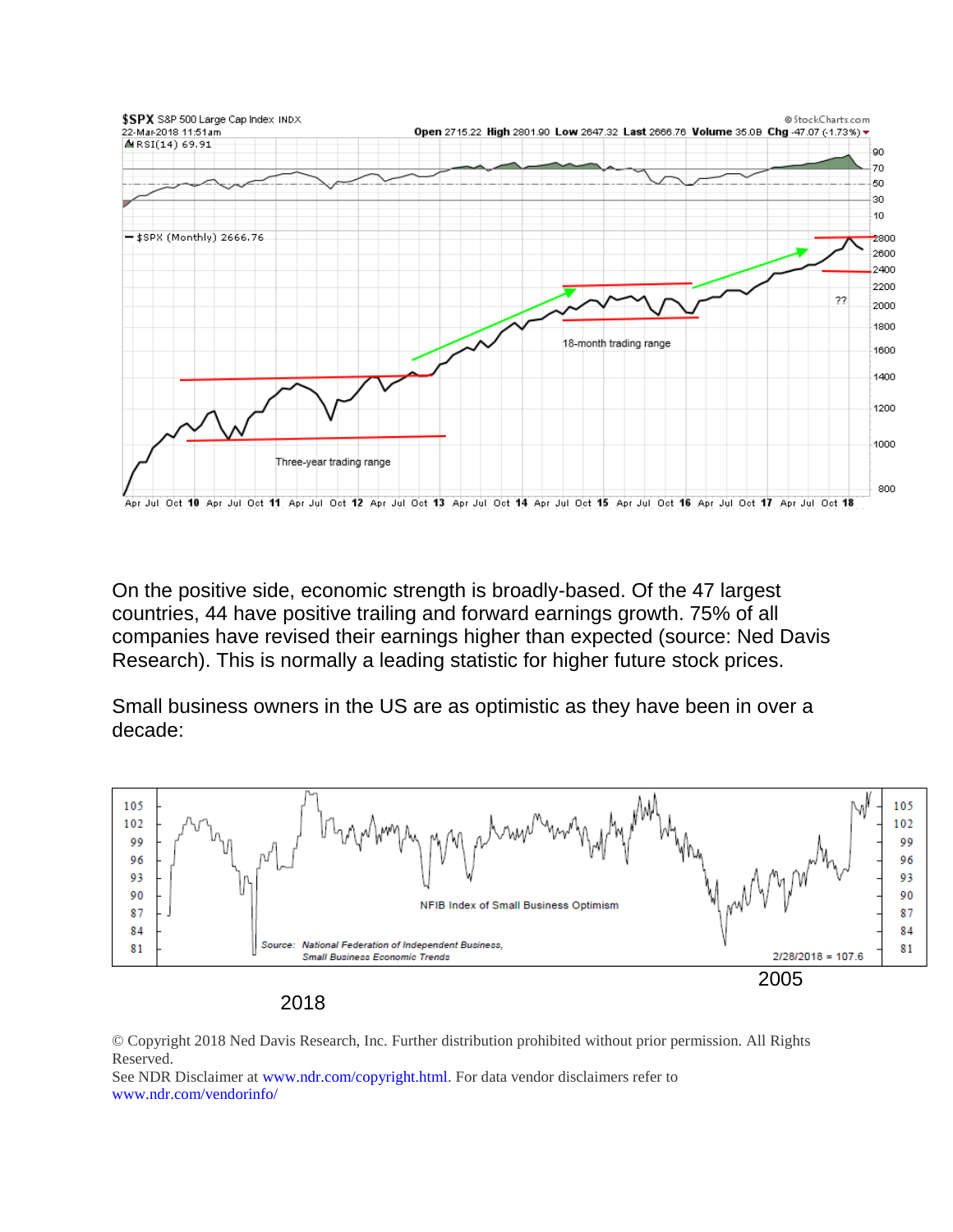But there are also plenty of negatives to go around.

Interest rates have been marching higher, with another rate hike this week in the US. Higher bond yields draw money away from the stock market.

And thanks to the US "America First" assault on global trade, there is suddenly great uncertainty that we are on the edge of another 1930s-style tariff war. Investors are nervous:



This will continue until we get resolution, one way or another.

#### **The Art of the Deal**

The thing we have to remind ourselves is how President Trump negotiates:

*"My style of deal-making is quite simple and straightforward. I aim very high, and then I just keep pushing and pushing and pushing to get what I'm*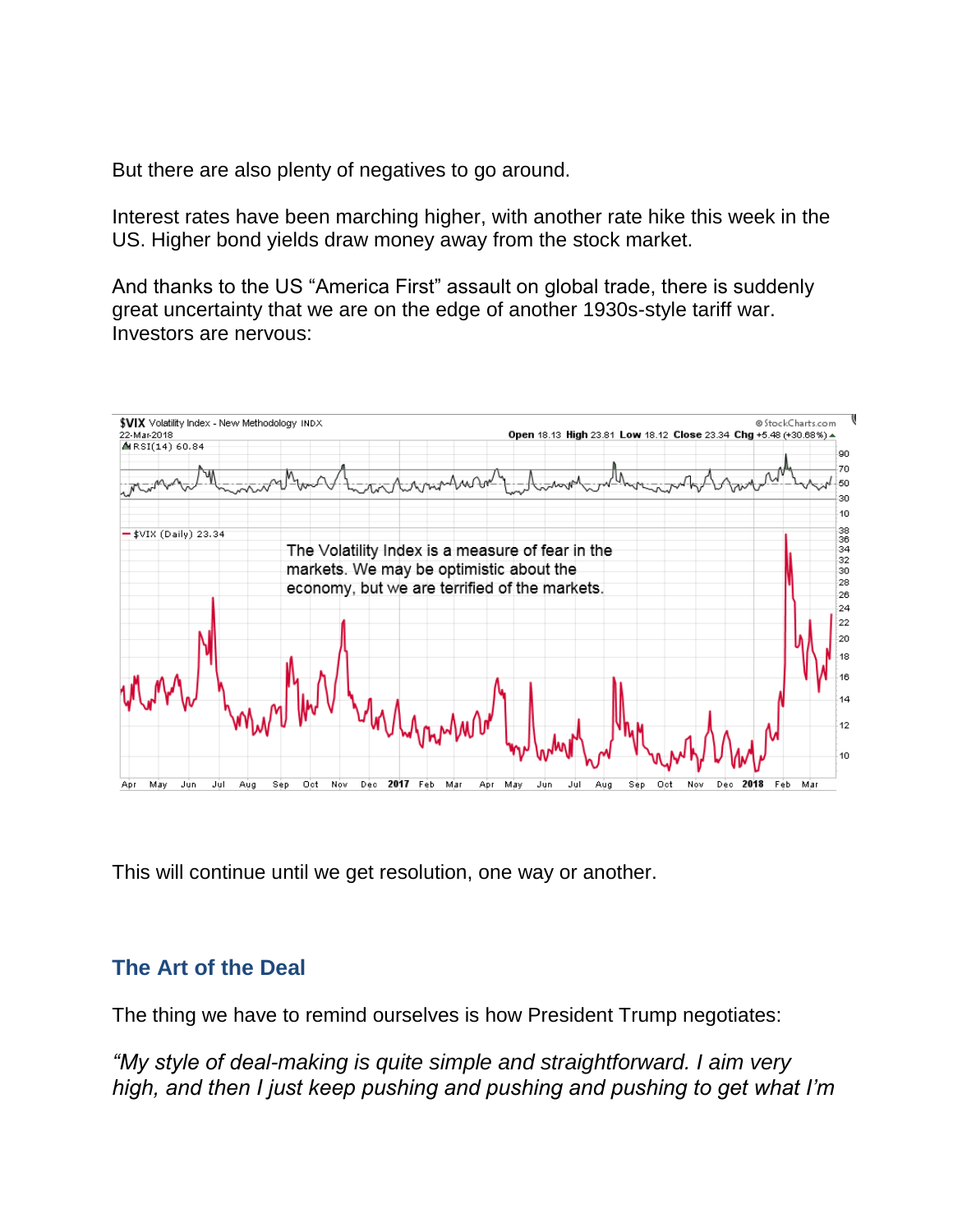*after. Sometimes I settle for less than I sought, but in most cases I still end up with what I want."*

#### - *From "The Art of the Deal" by Donald Trump*

His style is to ask for 10 things, then settle for 5. After all the bluster over North Korea, a meeting has been set and yet no bombs have dropped. The US-Canada-Mexico NAFTA talks are suddenly warming up as the US side is dropping some of its more contentious demands. The US will still end up with some trade "wins" but they will be ones Canada and Mexico can live with. The steel and aluminum tariffs have also been watered down as more and more countries have been granted exemptions.

We expect the tariff fears will also recede as China agrees to certain limitations on its technology transfers. It is all part of the 'art of the deal' to the new president.

#### **Long-Range Views**

Meanwhile, we stick with the conclusions of both our long-range services:

Ned Davis Research:

*Our Global Sentiment Composite indicates that plenty of bad news has been priced into the stock market, which means a breakout can be expected when attention shifts back to the ongoing global economic expansion and favorable earnings outlook.*

Lowry's:

*To state the obvious, the market is still in a corrective stage.*

*What is happening is this is a bull market that still appears alive and well despite all the handwringing about what the future might hold. Expanding Demand and contraction in Supply is the classic description of a healthy bull market.*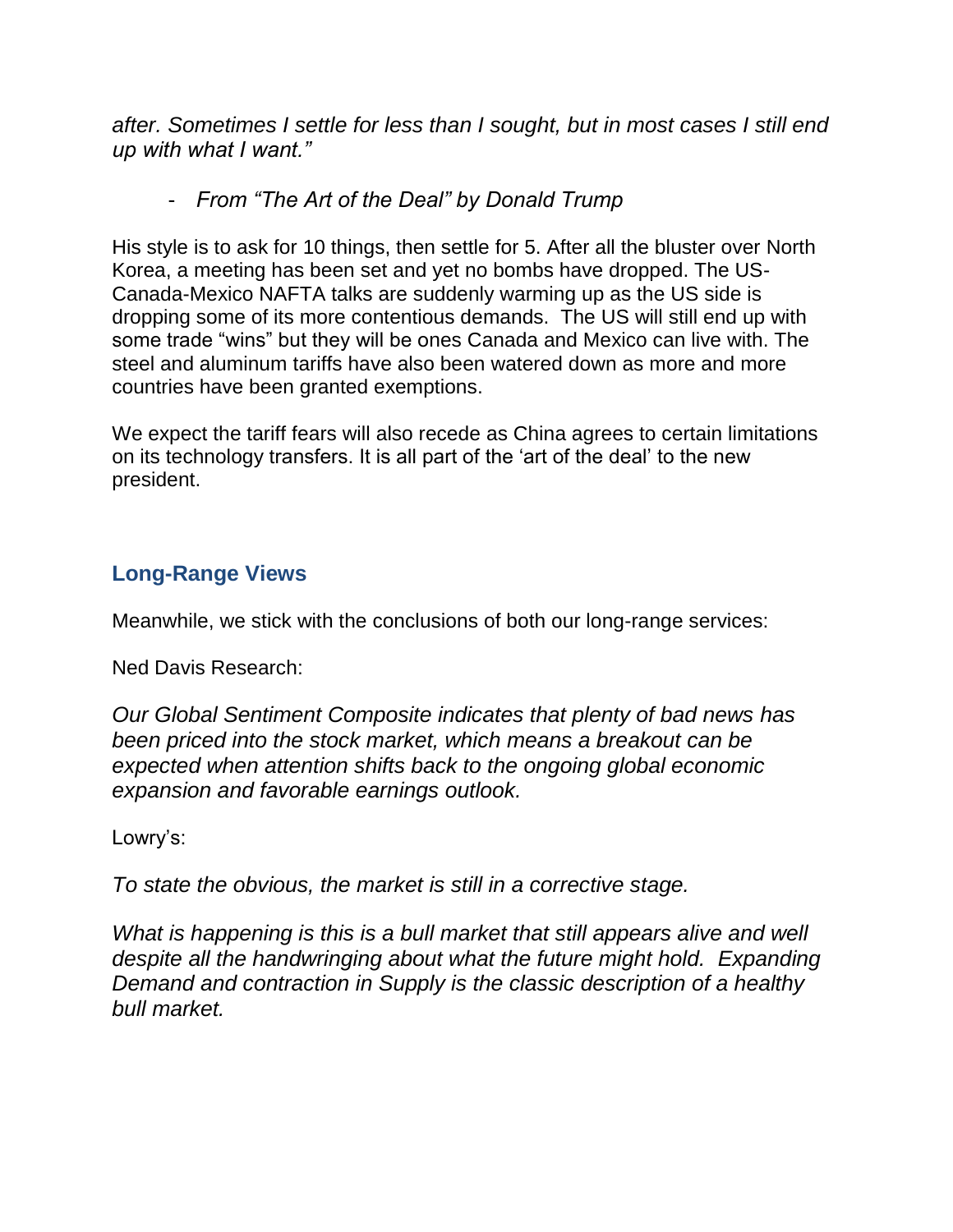# *Thank you for your referrals this month! They are always handled with great care and discretion.*

#### **Ask the Audience**

Why is democracy inherently superior to its rivals, socialism and communism?

And yet, why are more people rejecting it?

In the game show *Who Wants to Be a Millionaire?*, contestants are offered multiple choice questions. When they reach a problem they cannot answer, they are offered three 'helpers', of which two are the most powerful:

- 1. Ask an expert.
- 2. Ask the audience.

Using the "ask an expert" option gives a 65% chance of a correct answer. This compares to a random guess at 25%, since there are normally four possible answers.

The "ask the audience" option is the best of all, however. The collective answer from the audience is right 91% of the time.

This isn't the first time we have seen this. In 1987, Jack Treynor asked students to estimate the number of jellybeans in a jar. The jar held 850 beans and the group estimate was 871. Only one of the fifty-six people in the class made a better guess - the group was smarter than any individual.

The same experiment done with completely different classes revealed the same superiority of group guesses. It applies to a number of scenarios, from betting odds to juries to corporate boards. Experts know a lot, but they tend to be narrow. Groups simply know more than any individual can.

Interestingly, the more dissent and diversity in the group, the better the collective answer. When the group is more uniform - from the same sex or age, or even to level of intelligence - the worse the average answer.

Throughout history, human society has organized itself around powerful chiefs, kings and, occasionally, queens. This was the original "Ask the Expert" system. It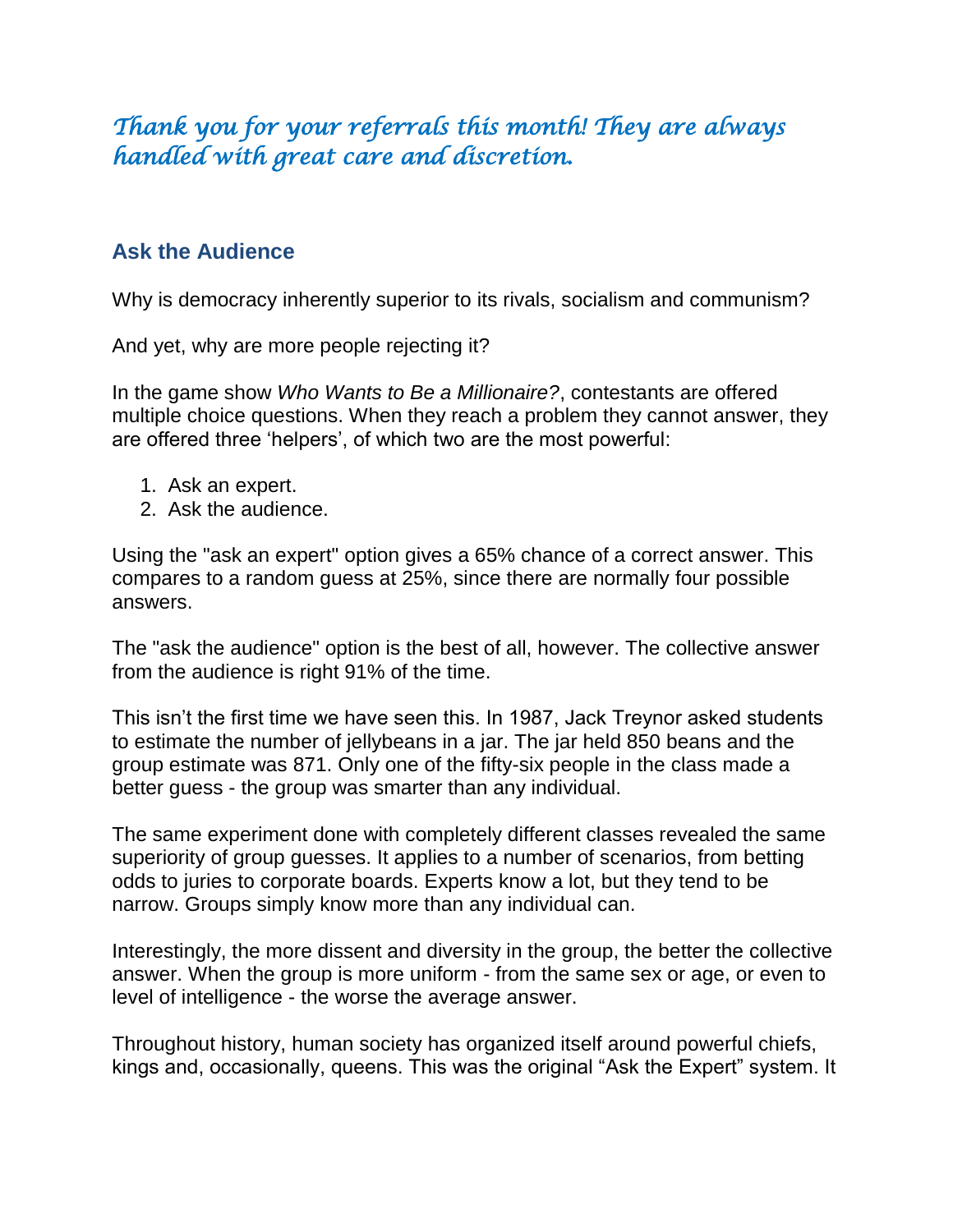was a big improvement on the "survival of the fittest" chaos found in nature, but not as good as what came next.

Democracy was invented by the Greeks two thousand years ago, though modern democracy probably emerged with the English parliament in the Middle Ages. It was a system of collective decisions built on a foundation of dissent and diversity. Yes, we inevitably delegate power to a small group of elected officials, but if they perform poorly, the group gets to kick them out and start over. **Despite all its problems, democracy and its fraternal twin – capitalism – have been the world's most successful systems** to organize people in terms of individual freedom and to increase wealth. Indeed, the stock market is the ultimate "Ask the Audience" arena.

In contrast, communist and socialist systems offer much less dissent or diversity of thought. Power concentrates until, as George Orwell wrote in Animal Farm "All animals are equal, but some animals are more equal than others." Everyone is entitled to the same share, but only a few receive it.

Such societies inevitably evolve into one-party and one-ruler states. Just look at Russia under Putin and China under Xi today. Sadly, more nations appear to be sliding towards single-party rule, such as Turkey, Russia, China, Egypt, Iran, and even Saudi Arabia. There is great appeal in giving control to one powerful man (sorry fellows – it is usually a man). It may even be superior for a period of time, such as China from 1980 to today, and in Singapore, but it is inferior to decisions made by the divergent masses.

So, if "Ask an Expert" is inferior to "Ask the Audience", why do we seem to be moving back to the less-efficient system in many countries?

One reason is because a sole ruler offers certainty. No need to worry about a lost election (they're rigged) or whose fault it is for all the country's problems (foreigners and dissidents).

Another reason is social media. Facebook (**NASDAQ FB**) and SnapChat (**NASDAQ SNAP**), to use two examples, have connected us like never before. But they have also made us think alike. We read what we believe and these sites steer more content to us that skews the same way. Thanks to computers, smartphones, modern media, and social media websites, we are collectivizing into our own tribes. If you are right-wing, you never even have to look at centrist or left-leaning stories. Social media will gladly send you only articles like the ones you already believe in.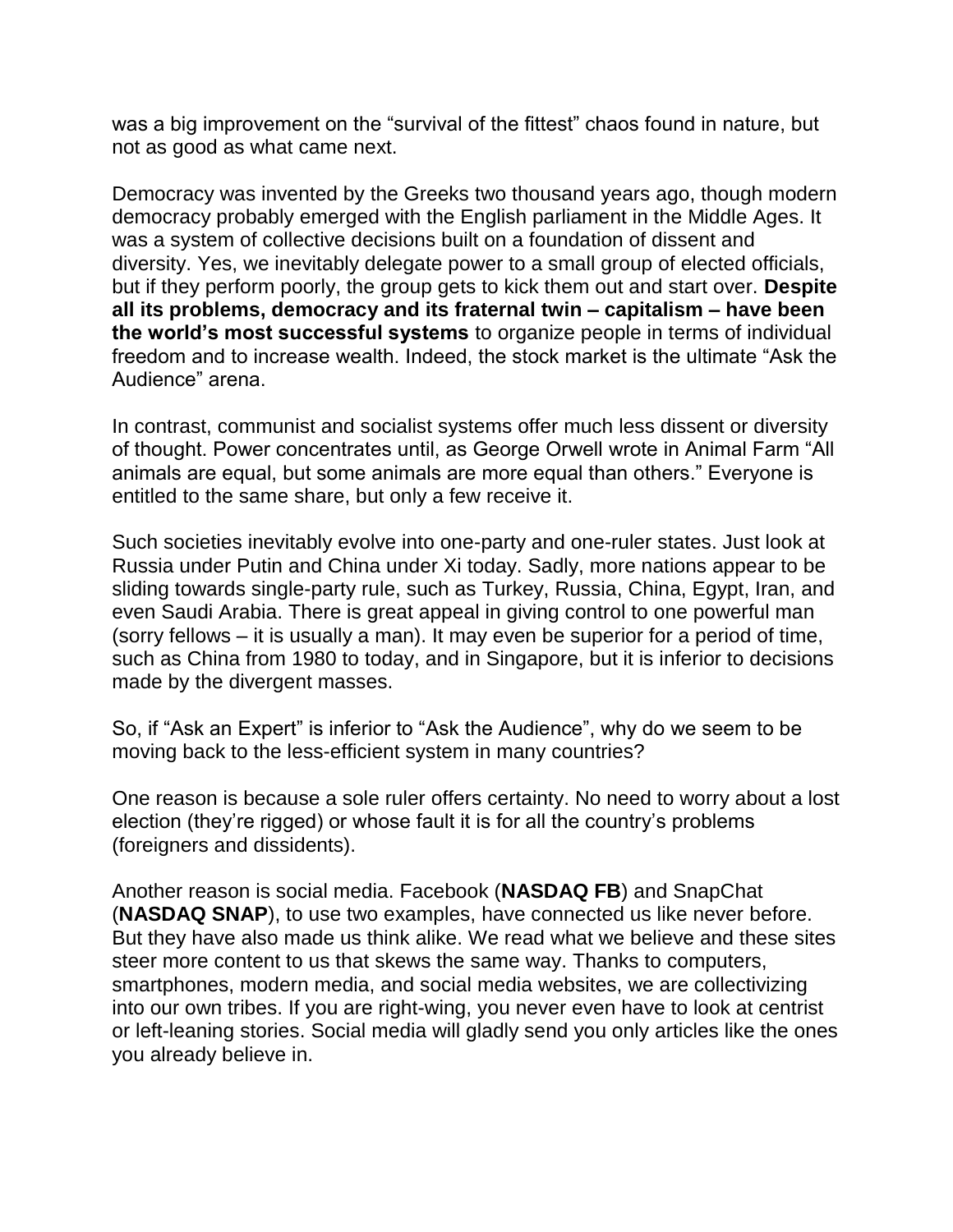The "Ask the Audience" option breaks down when everyone thinks alike. This undermines the democratic voting process by removing the diversity and dissent that are so important to better decisions.

Which brings us back to Facebook.

This week, Facebook was accused of allowing an outside company, Cambridge Analytica, to use data from up to 50 million Facebook users to sway opinion toward one political party in the recent US election. Facebook had demanded Cambridge Analytica erase the data in 2015. The company lied and said it had complied. Facebook is now in the hot seat for not doing more to protect its users' data.

Social media is an amazing tool for connecting to others, meeting people, reading news, and advertising. Like any tool, though, it can become a weapon in the wrong hands. Expect more regulations on data privacy for Facebook, Google and all the tech giants in the years ahead. They will face increasing costs to monitor where their data ends up.

But rest assured, they ain't going anywhere. Todays' tech giants are still likely to remain the "growth leaders" of tomorrow's economy.

#### **<http://www.raymondjames.ca/siluchhill/>**

We thank you for your business and your referrals and we hope you find our site user friendly and informative. We would welcome your comments.

#### **How to contact us:**

[paul.siluch@raymondjames.ca](https://owa-kel.raymondjames.ca/owa/redir.aspx?SURL=z0BxOCXDlQ-Aad1f_a9igaARxm5Rd1VXE7UcmD4mZ3IZiacj7DPTCG0AYQBpAGwAdABvADoAcABhAHUAbAAuAHMAaQBsAHUAYwBoAEAAcgBhAHkAbQBvAG4AZABqAGEAbQBlAHMALgBjAGEA&URL=mailto%3apaul.siluch%40raymondjames.ca) [lisa.hill@raymondjames.ca](https://owa-kel.raymondjames.ca/owa/redir.aspx?SURL=glaBgdTdxPMFpiw4eumg-PzZXpo9vJyObrXLs1TKtIAZiacj7DPTCG0AYQBpAGwAdABvADoAbABpAHMAYQAuAGgAaQBsAGwAQAByAGEAeQBtAG8AbgBkAGoAYQBtAGUAcwAuAGMAYQA.&URL=mailto%3alisa.hill%40raymondjames.ca) [peter.mazzoni@raymondjames.ca](https://owa-kel.raymondjames.ca/owa/redir.aspx?SURL=3c7mDL9-cZxYXt7CvkOu20QVFy1WCaDQxUZ3BQE6vecZiacj7DPTCG0AYQBpAGwAdABvADoAcABlAHQAZQByAC4AbQBhAHoAegBvAG4AaQBAAHIAYQB5AG0AbwBuAGQAagBhAG0AZQBzAC4AYwBhAA..&URL=mailto%3apeter.mazzoni%40raymondjames.ca)

(250) 405-2417

*Disclaimers*

*[The information contained in this newsletter was obtained from sources believed to be reliable, however, we cannot](https://owa-kel.raymondjames.ca/owa/redir.aspx?SURL=z0BxOCXDlQ-Aad1f_a9igaARxm5Rd1VXE7UcmD4mZ3IZiacj7DPTCG0AYQBpAGwAdABvADoAcABhAHUAbAAuAHMAaQBsAHUAYwBoAEAAcgBhAHkAbQBvAG4AZABqAGEAbQBlAHMALgBjAGEA&URL=mailto%3apaul.siluch%40raymondjames.ca)  represent that it is accurate or complete. [It is provided as a general source of information and should not be](https://owa-kel.raymondjames.ca/owa/redir.aspx?SURL=z0BxOCXDlQ-Aad1f_a9igaARxm5Rd1VXE7UcmD4mZ3IZiacj7DPTCG0AYQBpAGwAdABvADoAcABhAHUAbAAuAHMAaQBsAHUAYwBoAEAAcgBhAHkAbQBvAG4AZABqAGEAbQBlAHMALgBjAGEA&URL=mailto%3apaul.siluch%40raymondjames.ca)  [considered personal investment advice or solicitation to buy or sell securities.](https://owa-kel.raymondjames.ca/owa/redir.aspx?SURL=z0BxOCXDlQ-Aad1f_a9igaARxm5Rd1VXE7UcmD4mZ3IZiacj7DPTCG0AYQBpAGwAdABvADoAcABhAHUAbAAuAHMAaQBsAHUAYwBoAEAAcgBhAHkAbQBvAG4AZABqAGEAbQBlAHMALgBjAGEA&URL=mailto%3apaul.siluch%40raymondjames.ca) The views expressed are those of the [authors, Paul Siluch and Lisa Hill, and not necessarily those of Raymond James Ltd.](https://owa-kel.raymondjames.ca/owa/redir.aspx?SURL=z0BxOCXDlQ-Aad1f_a9igaARxm5Rd1VXE7UcmD4mZ3IZiacj7DPTCG0AYQBpAGwAdABvADoAcABhAHUAbAAuAHMAaQBsAHUAYwBoAEAAcgBhAHkAbQBvAG4AZABqAGEAbQBlAHMALgBjAGEA&URL=mailto%3apaul.siluch%40raymondjames.ca) Commissions, trailing [commissions, management fees and expenses all may be associated with mutual funds.](https://owa-kel.raymondjames.ca/owa/redir.aspx?SURL=z0BxOCXDlQ-Aad1f_a9igaARxm5Rd1VXE7UcmD4mZ3IZiacj7DPTCG0AYQBpAGwAdABvADoAcABhAHUAbAAuAHMAaQBsAHUAYwBoAEAAcgBhAHkAbQBvAG4AZABqAGEAbQBlAHMALgBjAGEA&URL=mailto%3apaul.siluch%40raymondjames.ca) Please read the prospectus before investing. [The indicated rates of return are the historical annual compounded total returns including changes](https://owa-kel.raymondjames.ca/owa/redir.aspx?SURL=z0BxOCXDlQ-Aad1f_a9igaARxm5Rd1VXE7UcmD4mZ3IZiacj7DPTCG0AYQBpAGwAdABvADoAcABhAHUAbAAuAHMAaQBsAHUAYwBoAEAAcgBhAHkAbQBvAG4AZABqAGEAbQBlAHMALgBjAGEA&URL=mailto%3apaul.siluch%40raymondjames.ca)*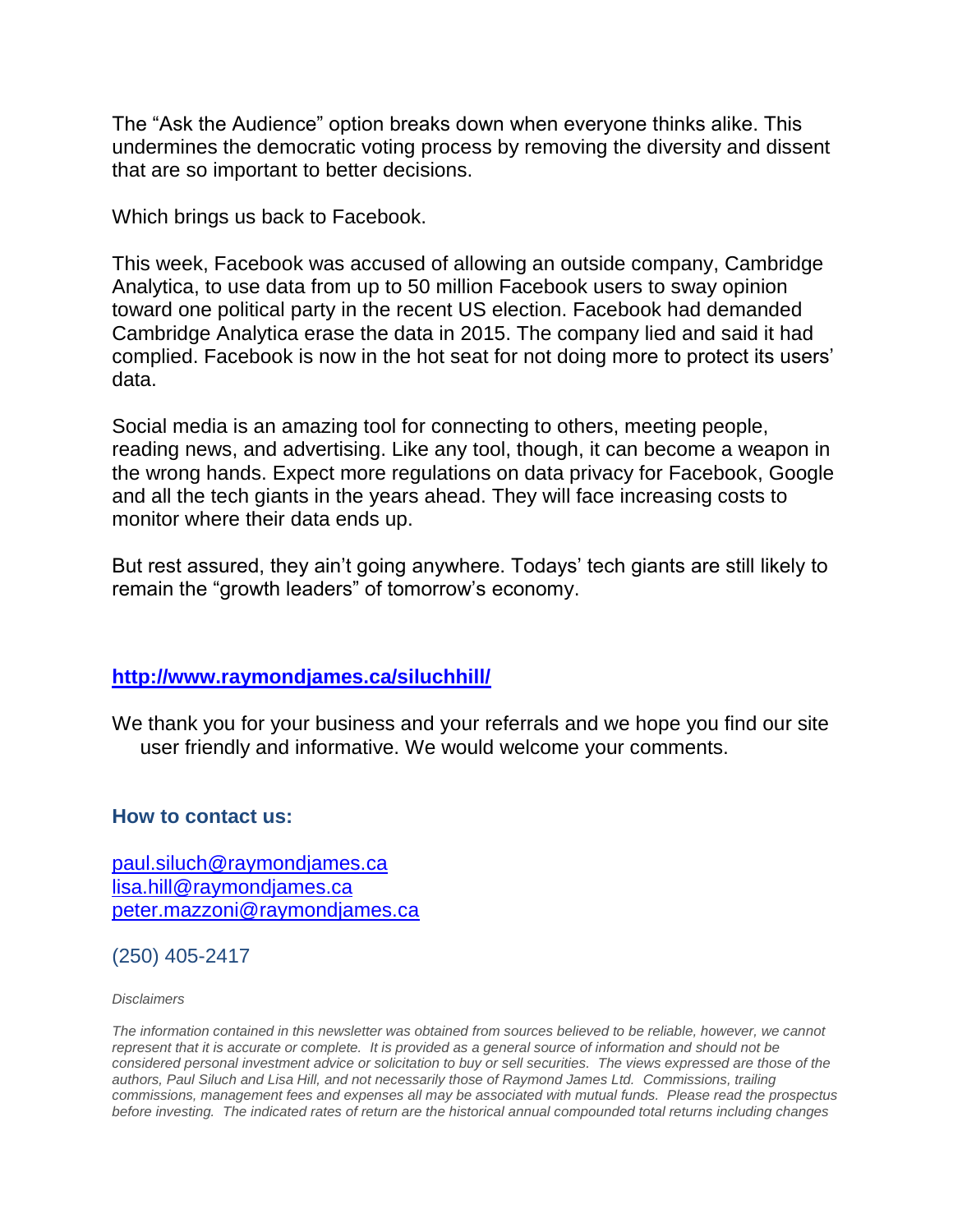*[in unit value and reinvestment of all distributions and do not take into account sales, redemption, distribution or](https://owa-kel.raymondjames.ca/owa/redir.aspx?SURL=z0BxOCXDlQ-Aad1f_a9igaARxm5Rd1VXE7UcmD4mZ3IZiacj7DPTCG0AYQBpAGwAdABvADoAcABhAHUAbAAuAHMAaQBsAHUAYwBoAEAAcgBhAHkAbQBvAG4AZABqAGEAbQBlAHMALgBjAGEA&URL=mailto%3apaul.siluch%40raymondjames.ca)  [optional charges or income taxes payable by any security holder that would have reduced returns. Mutual funds are](https://owa-kel.raymondjames.ca/owa/redir.aspx?SURL=z0BxOCXDlQ-Aad1f_a9igaARxm5Rd1VXE7UcmD4mZ3IZiacj7DPTCG0AYQBpAGwAdABvADoAcABhAHUAbAAuAHMAaQBsAHUAYwBoAEAAcgBhAHkAbQBvAG4AZABqAGEAbQBlAHMALgBjAGEA&URL=mailto%3apaul.siluch%40raymondjames.ca)  [not guaranteed, their values change frequently and past performance may not be repeated.](https://owa-kel.raymondjames.ca/owa/redir.aspx?SURL=z0BxOCXDlQ-Aad1f_a9igaARxm5Rd1VXE7UcmD4mZ3IZiacj7DPTCG0AYQBpAGwAdABvADoAcABhAHUAbAAuAHMAaQBsAHUAYwBoAEAAcgBhAHkAbQBvAG4AZABqAGEAbQBlAHMALgBjAGEA&URL=mailto%3apaul.siluch%40raymondjames.ca) This newsletter is [intended for distribution only in those jurisdictions where Raymond James Ltd. is registered as a dealer in](https://owa-kel.raymondjames.ca/owa/redir.aspx?SURL=z0BxOCXDlQ-Aad1f_a9igaARxm5Rd1VXE7UcmD4mZ3IZiacj7DPTCG0AYQBpAGwAdABvADoAcABhAHUAbAAuAHMAaQBsAHUAYwBoAEAAcgBhAHkAbQBvAG4AZABqAGEAbQBlAHMALgBjAGEA&URL=mailto%3apaul.siluch%40raymondjames.ca)  securities. [Any distribution or dissemination of this newsletter in any other jurisdiction is strictly prohibited.](https://owa-kel.raymondjames.ca/owa/redir.aspx?SURL=z0BxOCXDlQ-Aad1f_a9igaARxm5Rd1VXE7UcmD4mZ3IZiacj7DPTCG0AYQBpAGwAdABvADoAcABhAHUAbAAuAHMAaQBsAHUAYwBoAEAAcgBhAHkAbQBvAG4AZABqAGEAbQBlAHMALgBjAGEA&URL=mailto%3apaul.siluch%40raymondjames.ca) This [newsletter is not intended for nor should it be distributed to any person in the USA. Raymond James Ltd. is a member](https://owa-kel.raymondjames.ca/owa/redir.aspx?SURL=z0BxOCXDlQ-Aad1f_a9igaARxm5Rd1VXE7UcmD4mZ3IZiacj7DPTCG0AYQBpAGwAdABvADoAcABhAHUAbAAuAHMAaQBsAHUAYwBoAEAAcgBhAHkAbQBvAG4AZABqAGEAbQBlAHMALgBjAGEA&URL=mailto%3apaul.siluch%40raymondjames.ca)  [of the Canadian Investor Protection Fund.](https://owa-kel.raymondjames.ca/owa/redir.aspx?SURL=z0BxOCXDlQ-Aad1f_a9igaARxm5Rd1VXE7UcmD4mZ3IZiacj7DPTCG0AYQBpAGwAdABvADoAcABhAHUAbAAuAHMAaQBsAHUAYwBoAEAAcgBhAHkAbQBvAG4AZABqAGEAbQBlAHMALgBjAGEA&URL=mailto%3apaul.siluch%40raymondjames.ca)* 

*Raymond James [does not accept orders and/or instructions regarding your account by e-mail, voice mail, fax or any](https://owa-kel.raymondjames.ca/owa/redir.aspx?SURL=z0BxOCXDlQ-Aad1f_a9igaARxm5Rd1VXE7UcmD4mZ3IZiacj7DPTCG0AYQBpAGwAdABvADoAcABhAHUAbAAuAHMAaQBsAHUAYwBoAEAAcgBhAHkAbQBvAG4AZABqAGEAbQBlAHMALgBjAGEA&URL=mailto%3apaul.siluch%40raymondjames.ca)  alternate method. [Transactional details do not supersede normal trade confirmations or statements.](https://owa-kel.raymondjames.ca/owa/redir.aspx?SURL=z0BxOCXDlQ-Aad1f_a9igaARxm5Rd1VXE7UcmD4mZ3IZiacj7DPTCG0AYQBpAGwAdABvADoAcABhAHUAbAAuAHMAaQBsAHUAYwBoAEAAcgBhAHkAbQBvAG4AZABqAGEAbQBlAHMALgBjAGEA&URL=mailto%3apaul.siluch%40raymondjames.ca) E-mail sent [through the Internet is not secure or confidential.](https://owa-kel.raymondjames.ca/owa/redir.aspx?SURL=z0BxOCXDlQ-Aad1f_a9igaARxm5Rd1VXE7UcmD4mZ3IZiacj7DPTCG0AYQBpAGwAdABvADoAcABhAHUAbAAuAHMAaQBsAHUAYwBoAEAAcgBhAHkAbQBvAG4AZABqAGEAbQBlAHMALgBjAGEA&URL=mailto%3apaul.siluch%40raymondjames.ca) We reserve the right to monitor all e-mail.*

*Any information [provided in this e-mail has been prepared from sources believed to be reliable, but is not guaranteed](https://owa-kel.raymondjames.ca/owa/redir.aspx?SURL=z0BxOCXDlQ-Aad1f_a9igaARxm5Rd1VXE7UcmD4mZ3IZiacj7DPTCG0AYQBpAGwAdABvADoAcABhAHUAbAAuAHMAaQBsAHUAYwBoAEAAcgBhAHkAbQBvAG4AZABqAGEAbQBlAHMALgBjAGEA&URL=mailto%3apaul.siluch%40raymondjames.ca)  by Raymond James [and is not a complete summary or statement of all available data necessary for making an](https://owa-kel.raymondjames.ca/owa/redir.aspx?SURL=z0BxOCXDlQ-Aad1f_a9igaARxm5Rd1VXE7UcmD4mZ3IZiacj7DPTCG0AYQBpAGwAdABvADoAcABhAHUAbAAuAHMAaQBsAHUAYwBoAEAAcgBhAHkAbQBvAG4AZABqAGEAbQBlAHMALgBjAGEA&URL=mailto%3apaul.siluch%40raymondjames.ca)  investment decision. [Any information provided is for informational purposes only and does not constitute a](https://owa-kel.raymondjames.ca/owa/redir.aspx?SURL=z0BxOCXDlQ-Aad1f_a9igaARxm5Rd1VXE7UcmD4mZ3IZiacj7DPTCG0AYQBpAGwAdABvADoAcABhAHUAbAAuAHMAaQBsAHUAYwBoAEAAcgBhAHkAbQBvAG4AZABqAGEAbQBlAHMALgBjAGEA&URL=mailto%3apaul.siluch%40raymondjames.ca)  recommendation. Raymond James [and its employees may own options, rights or warrants to purchase any of the](https://owa-kel.raymondjames.ca/owa/redir.aspx?SURL=z0BxOCXDlQ-Aad1f_a9igaARxm5Rd1VXE7UcmD4mZ3IZiacj7DPTCG0AYQBpAGwAdABvADoAcABhAHUAbAAuAHMAaQBsAHUAYwBoAEAAcgBhAHkAbQBvAG4AZABqAGEAbQBlAHMALgBjAGEA&URL=mailto%3apaul.siluch%40raymondjames.ca)  securities mentioned in e-mail. [This e-mail is intended only for the person or entity to which it is addressed and may](https://owa-kel.raymondjames.ca/owa/redir.aspx?SURL=z0BxOCXDlQ-Aad1f_a9igaARxm5Rd1VXE7UcmD4mZ3IZiacj7DPTCG0AYQBpAGwAdABvADoAcABhAHUAbAAuAHMAaQBsAHUAYwBoAEAAcgBhAHkAbQBvAG4AZABqAGEAbQBlAHMALgBjAGEA&URL=mailto%3apaul.siluch%40raymondjames.ca)  contain confidential and/or privileged material. [Any review, retransmission, dissemination or other use of, or taking of](https://owa-kel.raymondjames.ca/owa/redir.aspx?SURL=z0BxOCXDlQ-Aad1f_a9igaARxm5Rd1VXE7UcmD4mZ3IZiacj7DPTCG0AYQBpAGwAdABvADoAcABhAHUAbAAuAHMAaQBsAHUAYwBoAEAAcgBhAHkAbQBvAG4AZABqAGEAbQBlAHMALgBjAGEA&URL=mailto%3apaul.siluch%40raymondjames.ca)  [any action in reliance upon, this information by persons or entities other than the intended recipient is prohibited.](https://owa-kel.raymondjames.ca/owa/redir.aspx?SURL=z0BxOCXDlQ-Aad1f_a9igaARxm5Rd1VXE7UcmD4mZ3IZiacj7DPTCG0AYQBpAGwAdABvADoAcABhAHUAbAAuAHMAaQBsAHUAYwBoAEAAcgBhAHkAbQBvAG4AZABqAGEAbQBlAHMALgBjAGEA&URL=mailto%3apaul.siluch%40raymondjames.ca)*

*This email newsletter may provide links to other Internet sites for the convenience of users. Raymond James Ltd. is not responsible for the availability or content of these external sites, nor does Raymond James Ltd endorse, warrant or guarantee the products, services or information described or offered at these other Internet sites. Users cannot assume that the external sites will abide by the same Privacy Policy which Raymond James Ltd adheres to.*

*Commissions, trailing commissions, management fees and expenses all may be associated with mutual fund investments. Please read the prospectus before investing. There can be no assurances that the fund will be able to maintain its net asset value per security at a constant amount or that the full amount of your investment in the fund will be returned to you. Mutual funds and other securities are not insured nor guaranteed, their values change frequently and past performance may not be repeated.*

*Facebook, Inc. - Raymond James & Associates makes a market in shares of FB. Snap Inc. - Raymond James & Associates received securities-related compensation from SNAP within the past 12 months.*

#### *[Prices shown are as of close March 23rd, 2018.](https://owa-kel.raymondjames.ca/owa/redir.aspx?SURL=z0BxOCXDlQ-Aad1f_a9igaARxm5Rd1VXE7UcmD4mZ3IZiacj7DPTCG0AYQBpAGwAdABvADoAcABhAHUAbAAuAHMAaQBsAHUAYwBoAEAAcgBhAHkAbQBvAG4AZABqAGEAbQBlAHMALgBjAGEA&URL=mailto%3apaul.siluch%40raymondjames.ca)*

*You are receiving this message because our records indicate that you have requested this information. If you no longer wish to receive research from Raymond James, please reply to this message with unsubscribe in the subject line and include your name and/or company name in the message. Additional Risk and Disclosure information, as well as more information on the Raymond James rating system and suitability categories, is available at [www.rjcapitalmarkets.com/Disclosures/Index.](https://owa-kel.raymondjames.ca/owa/redir.aspx?SURL=xhOB4gpVfLOskwdkUL9L2f18Fq4IG2rgvMfuIIX7BlwZiacj7DPTCGgAdAB0AHAAOgAvAC8AdwB3AHcALgByAGoAYwBhAHAAaQB0AGEAbABtAGEAcgBrAGUAdABzAC4AYwBvAG0ALwBEAGkAcwBjAGwAbwBzAHUAcgBlAHMALwBJAG4AZABlAHgA&URL=http%3a%2f%2fwww.rjcapitalmarkets.com%2fDisclosures%2fIndex)*

To unsubscribe and no longer receive any email communications from this sender, including information about your account, please either click [here](mailto:paul.siluch@raymondjames.ca?subject=[UNSUBSCRIBE]&body=I%20wish%20to%20unsubscribe%20from%20all%20commercial%20electronic%20messages%20from%20this%20sender.%20%20There%20may%20be%20other%20employees%20or%20agents%20within%20Raymond%20James%20which%20communicate%20with%20me%20electronically%20and%20I%20understand%20that%20I%20may%20unsubscribe%20from%20these%20senders%20separately.) or send a reply email to the sender with [UNSUBSCRIBE] in the subject line.

Pour vous désabonner de cet expéditeur soit cliquer [ici](mailto:paul.siluch@raymondjames.ca?subject=[UNSUBSCRIBE]&body=Je%20souhaite%20me%20désinscrire%20de%20tous%20les%20messages%20électroniques%20commerciaux.%20Il%20peut%20y%20avoir%20d) ou envoyer un e-mail de réponse à l'expéditeur avec [UNSUBSCRIBE] dans la ligne d'objet.

This email, and any files transmitted, is confidential and may contain privileged information. Any unauthorized dissemination or copying is strictly prohibited. If you have received this email in error, please delete it and notify the sender immediately. We may monitor and review the content of all email communications. Trade instructions by email or voicemail will not be accepted or acted upon. Please contact us directly by telephone to place trades. Unless otherwise stated, opinions expressed in this email are those of the author and are not endorsed by Raymond James. Raymond James accepts no liability for any errors, omissions, loss or damage arising from the content, transmission or receipt of this email. Raymond James Ltd. is a member of the Canadian Investor Protection Fund.

\_\_\_\_\_\_\_\_\_\_\_\_\_\_\_\_\_\_\_\_\_\_\_\_\_\_\_\_\_\_\_\_\_\_\_\_\_\_\_\_\_\_\_\_\_\_\_\_\_\_\_\_\_\_\_\_\_\_\_\_\_\_\_\_\_\_\_\_\_\_\_\_\_\_\_\_\_\_\_\_\_\_\_\_

Le présent courriel, de même que tout fichier transmis en pièce jointe, est de nature confidentielle et peut contenir des renseignements privilégiés. Toute diffusion ou reproduction en est strictement interdite. Si vous avez reçu ce